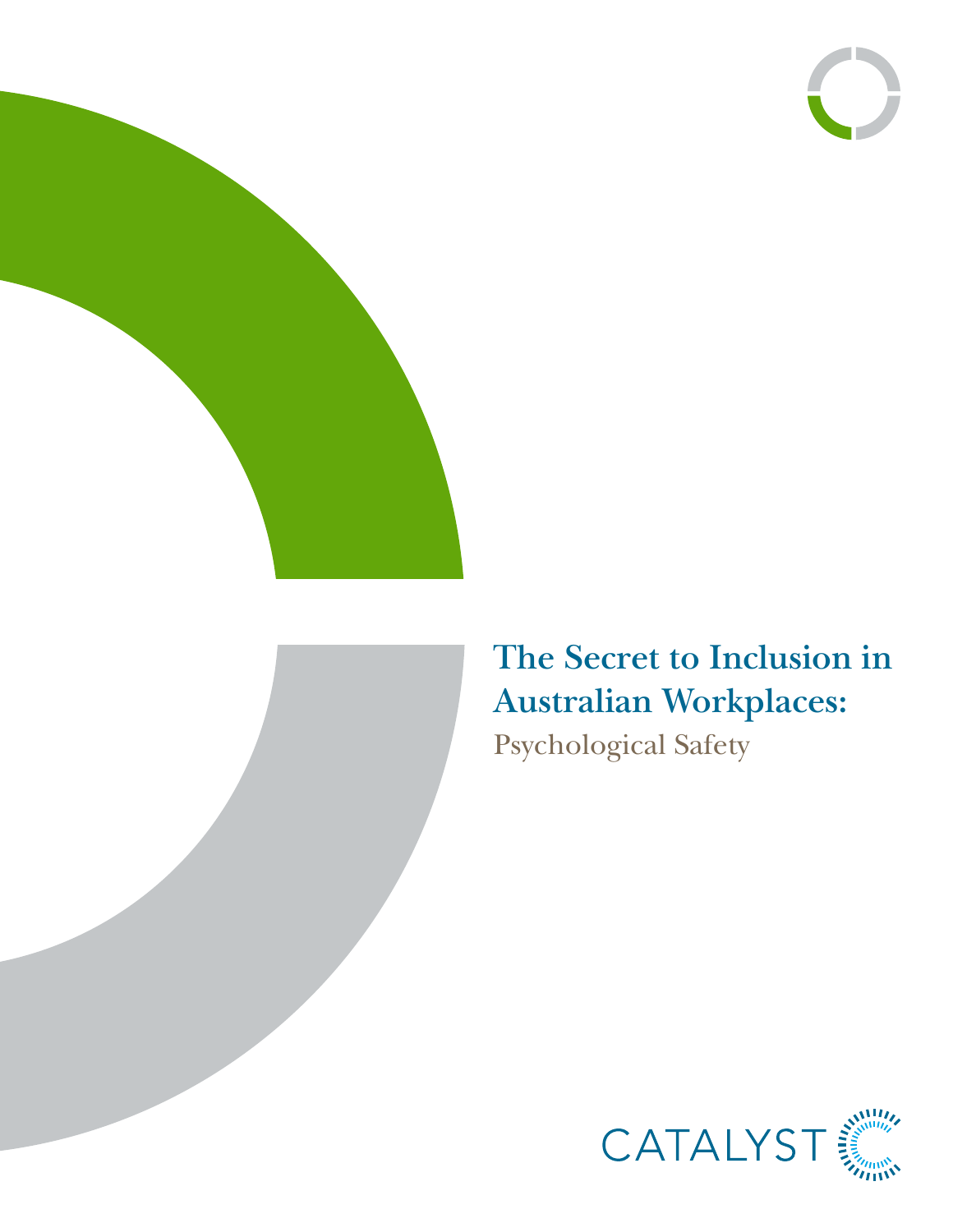### About the Catalyst Research Centers



#### The Catalyst Research Center for Equity in Business

Leadership examines and documents workforce demographics and their impact on employees, companies, communities, and society. In particular, the Center identifies how women's underrepresentation affects corporate governance and executive teams, and it explores how diverse leadership contributes to business success. By verifying gaps in representation and creating results-oriented solutions, the Center's findings and recommendations help organisations diversify leadership.



#### The Catalyst Research Center for Career Pathways

exposes root causes of gender gaps from the classroom to the boardroom, conducting research that sorts myth from fact, identifies the true problems that hold women and other underrepresented groups back from advancement, and provides a solid basis for more effective talent development. The Center's findings allow businesses, media, governments, and individuals to gauge women's progress and develop solutions and action plans to advance women into leadership.



The Catalyst Research Center for Advancing Leader Effectiveness explores a central challenge facing today's business leaders: how to leverage employee diversity to achieve success through inclusive decision-making and talent management. The Center's research examines the nature, impact, and practice of inclusive leadership. It helps committed leaders learn how to become individual change agents, shaping the workplace culture by role modeling effective interpersonal interactions and capitalizing on opportunities to build inclusive talent management systems.



#### The Catalyst Research Center for Corporate Practice

conducts research distinguishing sound talent management strategies from programmatic fads and documents best practices. These findings enable organisations to strategically create and support inclusive cultures for both women and men. The Center's partnership with its Expert Community, a consortium of business leaders who contribute to and act on the Center's work, informs organisational policy and practices, leading to actionable solutions and systemic change.

## About Catalyst

Founded in 1962, Catalyst is the leading nonprofit organisation expanding opportunities for women and business. With operations in the United States, Canada, Europe, India, Australia, and Japan, and more than 800 [member](http://catalyst.org/who-we-are/membership/member-listing) organisations, Catalyst is the trusted resource for research, information, and advice about women at work. Catalyst annually honours exemplary organisational initiatives that promote women's advancement with the [Catalyst Award](http://catalyst.org/awards-practices/catalyst-award).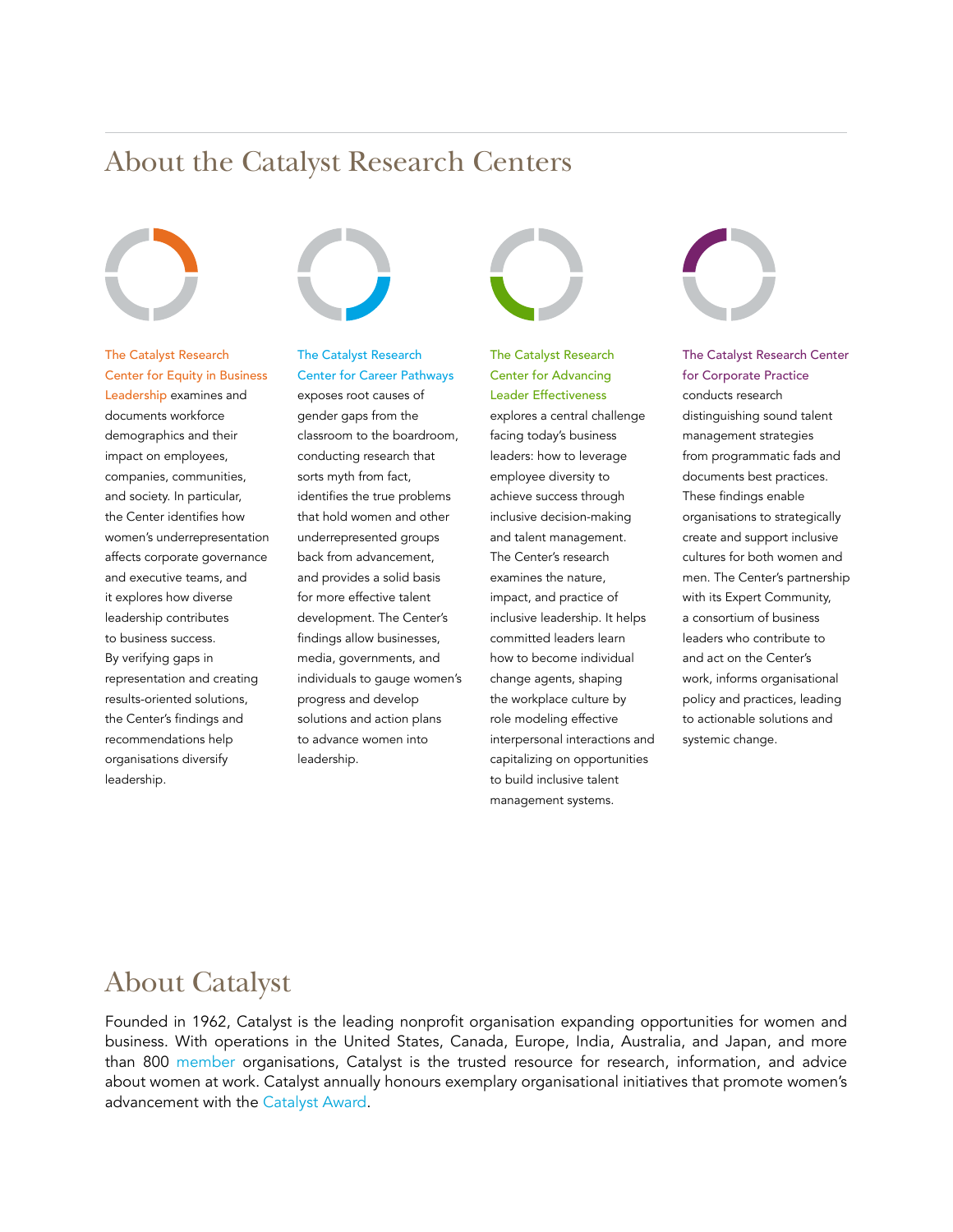# **The Secret to Inclusion in Australian Workplaces:** Psychological Safety

Jeanine Prime Elizabeth R. Salib

### Research Partners:

AT&T Inc. Bloomberg BMO Financial Group The Boston Consulting Group Cardinal Health, Inc. Chevron Corporation Credit Suisse Debevoise & Plimpton LLP Dell Inc. Desjardins Group Deutsche Bank AG EY

Halliburton Hewlett-Packard Company IBM Corporation KeyBank Kimberly-Clark Corporation McDonald's Corporation Novo Nordisk PAREXEL Sodexo State Street Corporation UPS Verizon

The findings, views, and recommendations expressed in Catalyst reports are not prepared by, are not the responsibility of, and do not necessarily reflect the views of the funding organisations.

Unauthorised reproduction of this publication or any part thereof is prohibited.

#### catalyst.org

© 2015 Catalyst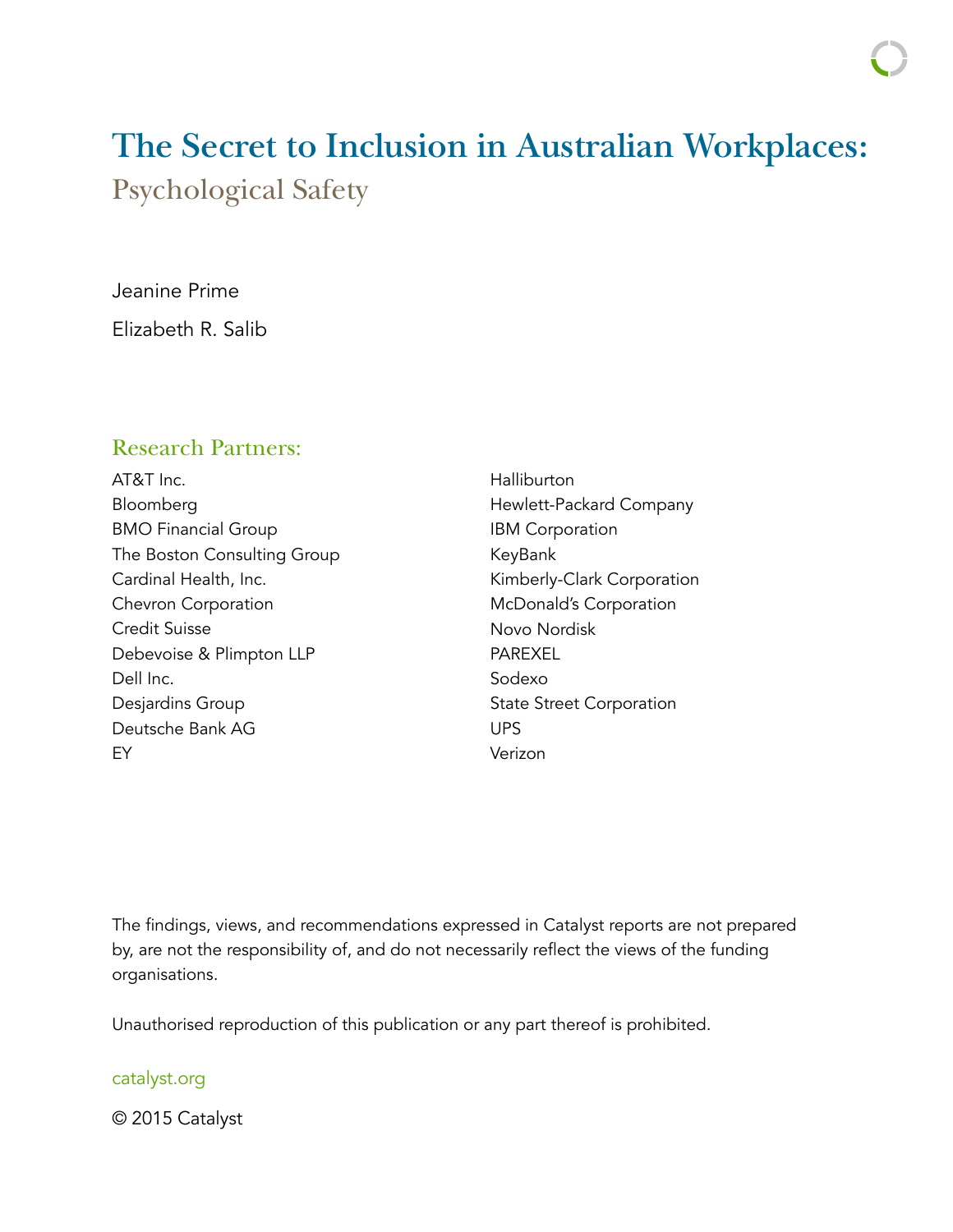## **What Makes a Leader Inclusive?**

Today's business problems are far too complex for any one leader to solve. That's why the most effective leaders—rather than relying solely on their own wits—turn to others to find solutions. The best leaders achieve great results by including diverse voices and creating a workplace culture that enables innovation.<sup>1</sup>

What's their secret? In a prior report, *[Inclusive](http://www.catalyst.org/knowledge/inclusive-leadership-view-six-countries) [Leadership: The View From Six Countries](http://www.catalyst.org/knowledge/inclusive-leadership-view-six-countries)*, Catalyst found that the key may lie in four critical leadership behaviours. Catalyst surveyed more than 1,500 employees working in six countries—Australia, China (Shanghai), Germany, India, Mexico, and the United States. These employees said they felt more included when they perceived that their managers: 1) empowered them to succeed; 2) held them accountable for doing good work; 3) courageously took risks to uphold their principles; 4) and were humble enough to admit and learn from mistakes. In turn, these feelings of inclusion predicted the ways in which employees contributed in the workplace. The more included employees felt, the more they said they expended discretionary efforts to help their teams, and the more they reported innovating.

The present study examines just how inclusive leaders—those who enact the four behaviours of empowerment, accountability, courage, and humility (EACH)—achieve these results. Based on a survey of over 250 Australian professionals, we find evidence that **EACH behaviours** create psychological safety, cultivating the right conditions for inclusion and innovation. We also offer practical insights and tips from interviews with extraordinary leaders of highly successful and inclusive teams about the practice of EACH behaviours in Australian workplaces. Our discussions with these leaders suggest that the EACH approach may be particularly critical to success in Australian workplaces where egalitarian cultural norms are idealised.

## **Psychological Safety Is Key to Fostering Inclusion and Innovation**

In the current study, we examine the relationships between perceptions of EACH leadership behaviours, inclusion, and employee innovation. Specifically, we uncover *how* the EACH leadership behaviours foster inclusion and, ultimately, innovation among employees. It turns out that feeling safety in a workgroup is a critical part of the equation.

## INCLUSION = UNIQUENESS AND BELONGINGNESS

What does it feel like to be included? Catalyst's six-country study found a common formula for inclusion—one that held equally for both men and women.2 In most countries, employees experienced inclusion when they simultaneously felt both a sense of uniqueness and a sense of belongingness.

Employees felt unique when they were recognised and valued for the distinct talents and perspectives they brought to their workgroups. And they felt a sense of belonging when they came to see themselves as "insiders" who shared common goals and interests with colleagues.

These findings tell us that inclusive leadership is a tricky balancing act. By erring too far in emphasizing differences, leaders can diminish an employee's sense of belonging. Yet by overemphasizing commonalities, leaders risk eroding employees' feelings of uniqueness. Leaders who enact EACH behaviours seem to strike the proper balance between uniqueness and belongingness.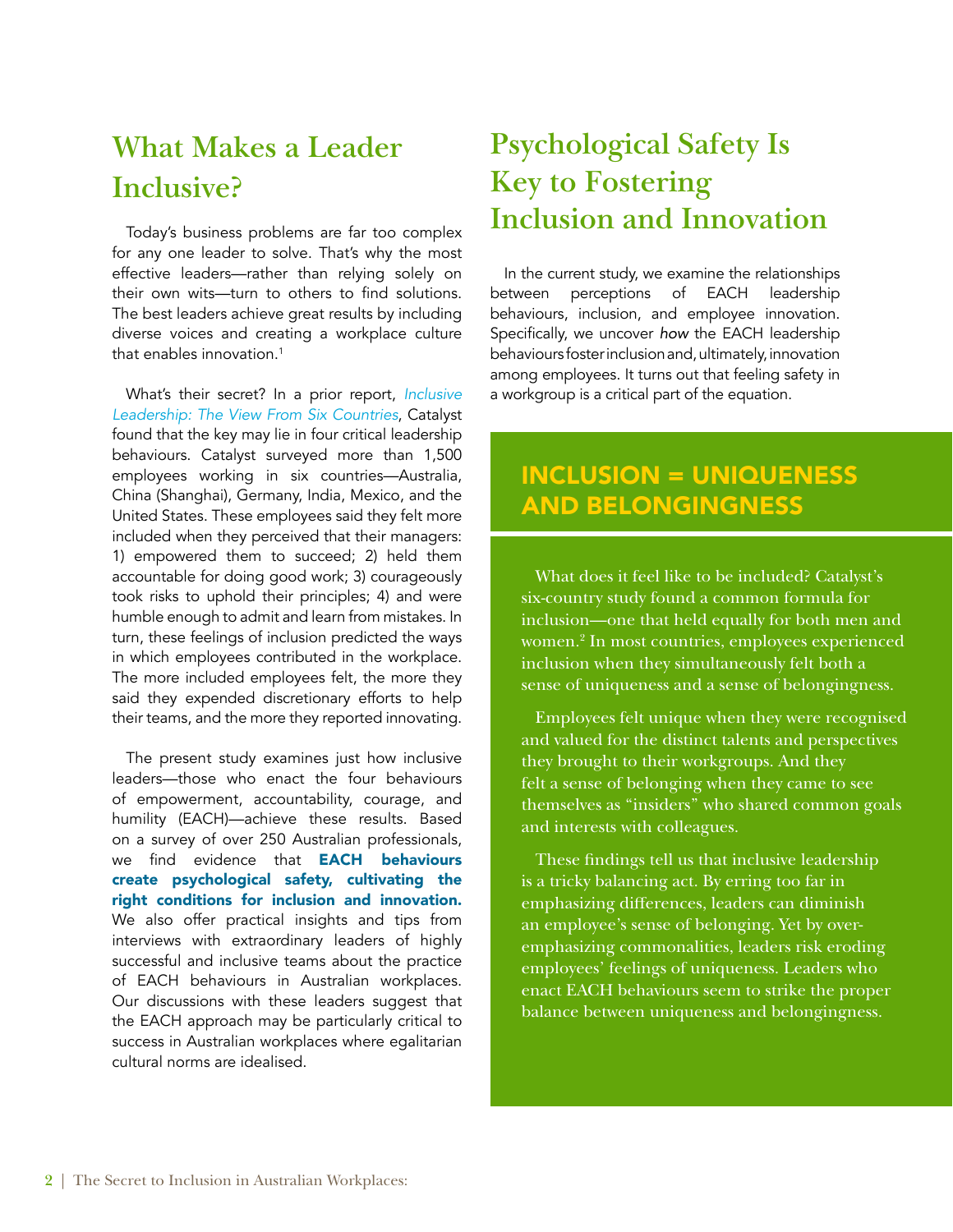## **What Is Psychological Safety?**

When we propose a novel solution at work, we bear interpersonal risk—the risk of being discredited or damaging our colleagues' impressions of us if we fail. However, employees who feel safe—who believe that their leaders and team members "have their backs"—worry less about these interpersonal risks.

When employees feel safe in their workgroups, they:<sup>3</sup>

- Are willing to take risks regardless of rank or status.
- Freely speak up about problems and tough issues.
- Are confident that honest mistakes will not be held against them.
- Trust their teammates will not act in ways that would undermine their efforts or work.

Forward-thinking leaders prioritise the creation of a psychologically safe work environment. In our interviews with inclusive leaders, we found psychological safety was an important aspect of their leadership styles.<sup>4</sup>

*"Giving people an environment where they feel comfortable putting forward an opinion… where they feel like they're safe in putting forward an opinion. Their opinion is actually encouraged, it's sought after."*

—Man, Insurance

### MAKING SENSE OF THE NUMBERS

What makes an employee feel psychologically safe is determined by a multitude of factors. In addition to witnessing EACH leadership from his or her manager, an employee's gender, personality, job type—and a host of other factors—all play a role too.

When studying employee experiences and behaviours such as psychological safety and innovation, it is important to keep that complexity in mind. In reality, it would be surprising to identify a single factor that perfectly predicts (i.e., explains 100%) why a person feels psychologically safe.5

In this study, we do not seek to identify all the explanatory factors. Rather, our goal is to understand inclusive leadership better. Specifically, we want to examine 1) how much inclusive leadership—as defined by the EACH behaviours—contributes to feelings of psychological safety among employees and 2) how important psychological safety is to inclusion and innovation.



Identifying a factor that can explain even  $10\%$  or  $20\%$  of any complex phenomena is noteworthy. $^6$  Explaining  $31\%$  of why a person feels safety at work indicates that leading inclusively is hugely important. By that measure, the findings we report here offer significant insights about the effects of inclusive leadership.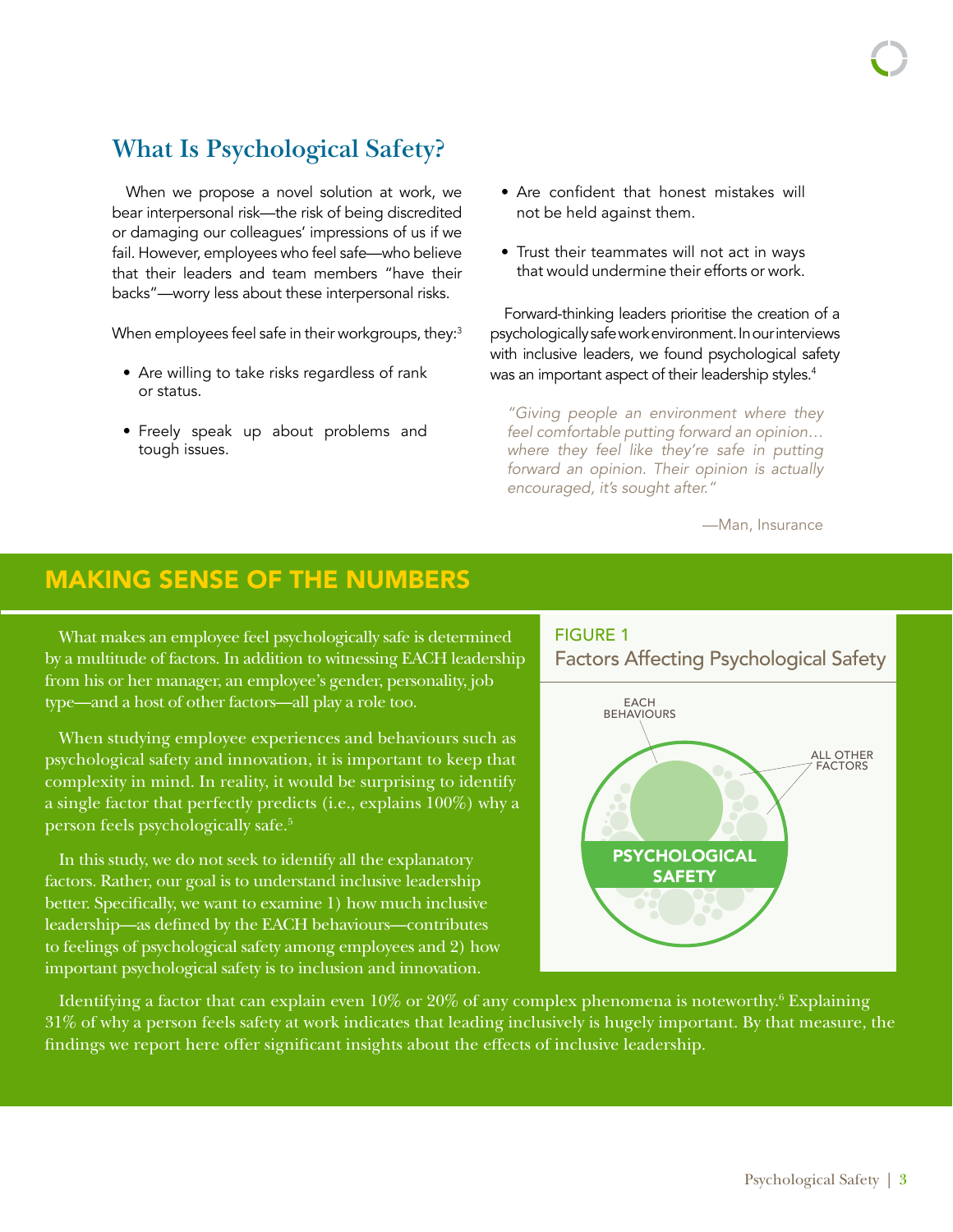### **EACH Behaviours Promote Psychological Safety**

#### FIGURE 2

Relationship of EACH Behaviours to Psychological Safety



Our findings suggest that by enacting EACH behaviours, leaders can promote an atmosphere of psychological safety for their employees.

Regardless of the employee's rank, job function, race/ethnicity, and gender, perceiving EACH behaviours from their managers significantly predicted feelings of safety.<sup>7</sup>

- The more employees perceived EACH behaviours from their managers, the more psychologically safe they felt—and this was true for both women and men.<sup>8</sup>
	- $\Box$  Comparing employees who companing comproyees the measurement their managers least and most often, ratings of psychological safety were 80% higher among the latter group.<sup>9</sup> employees
	- $\Box$  In fact, employees' perceptions of EACH behaviours in their managers accounted for 31% of feelings of safety.<sup>10</sup>
- Two EACH behaviours in particular empowerment and courage—accounted for the relationship between the EACH leadership approach and safety.<sup>11</sup>
	- $\Box$  Comparing employees who felt empowered by their managers least and most often, ratings of psychological safety were 31% higher in the latter group.<sup>12</sup>

 $\Box$  Comparing employees who perceived courageous behaviour from their managers least and most often, ratings of psychological safety were 27% higher among the latter group.<sup>13</sup>

Leaders who empower their team members by giving them high-profile assignments signal that they trust their team's capabilities. They understand that empowerment allows team members to feel safe taking on assignments that may feel risky or difficult to manage.

"I feel like it's my responsibility to give as much *opportunity to the people that I manage. And that means presenting to board, that means*  presenting in front of other groups their work, *and taking the lead on things….I feel quite passionate about the fact that in order for*  passionate about the fact that in order for<br>someone who I'm working with to enjoy their *work where they spend the majority of their time,*  they have to be as motivated and energised *as possible. And I think I've seen that happen when someone's allowed to really have space to do that. So I like getting out of the way."* s who

#### —Woman, Nonprofit

By being courageous, leaders are able to model behaviours such as admitting mistakes. Team members in turn feel safer admitting their own mistakes, making course corrections easier and more timely.

*"You have to be courageous enough to let others in, but also admit when you're wrong."*

—Woman, Financial Services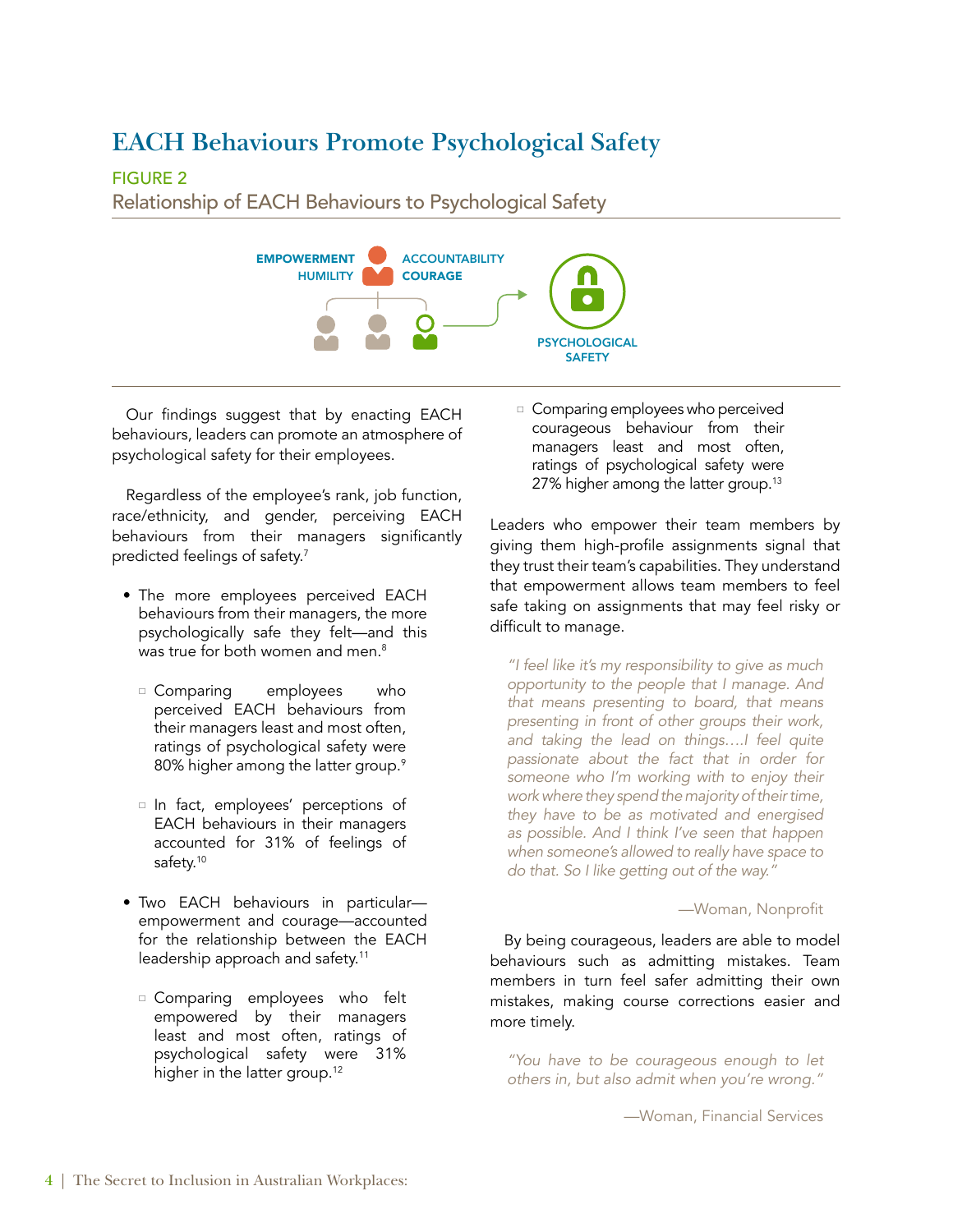# In Turn, Psychological Safety Predicts Inclusion

#### FIGURE 3

Relationship of EACH Behaviours to Psychological Safety and Inclusion



Our findings pointed to safety as a vital link between the EACH behaviours and inclusion. Seeing EACH leadership from their managers had an indirect impact on employees' perceptions of inclusion, and the effect of EACH leadership was mediated by or dependent upon psychological safety.

- The more psychological safety employees felt, the more they felt included in their work groups.<sup>14</sup>
	- $\Box$  Comparing employees who felt most and least safe, there were wide gaps in feelings of uniqueness and belongingness—the two key components of inclusion.
		- · Employees who felt most safe rated their sense of uniqueness 143% higher than those employees who felt least safe.<sup>15</sup>
		- · Employees who felt most safe rated their sense of belongingness 175% higher than those who felt least safe.<sup>16</sup>
	- **E** Psychological safety accounted for 40% of overall feelings of uniqueness.<sup>17</sup>
- **Executed** safety accounted for 44% of overall feelings of belongingness.18 safety
- Seeing EACH behaviours from their managers indirectly affected employees' sense of inclusion. This effect depended on psychological safety.<sup>19</sup>
	- <sup>0</sup> 33% of the total effect of EACH leadership on uniqueness was attributed to psychological safety.<sup>20</sup>
	- $\Box$  46% of the total effect of EACH leadership on belongingness was attributed to psychological safety.<sup>21</sup>

Leaders in our interviews recognised how important inclusion is to team members. Adding new members to an established team can disrupt the established dynamic. By creating a safe atmosphere, team members are able to better support the integration of new members and ideas.

*"Bringing somebody in that's different or something in that's different can be challenging. And you've got to work through that so that the individual coming in feels supported. And the individuals that are already in the team actually are open-minded and have a growth mindset...and that's not always easy."*

—Woman, Financial Services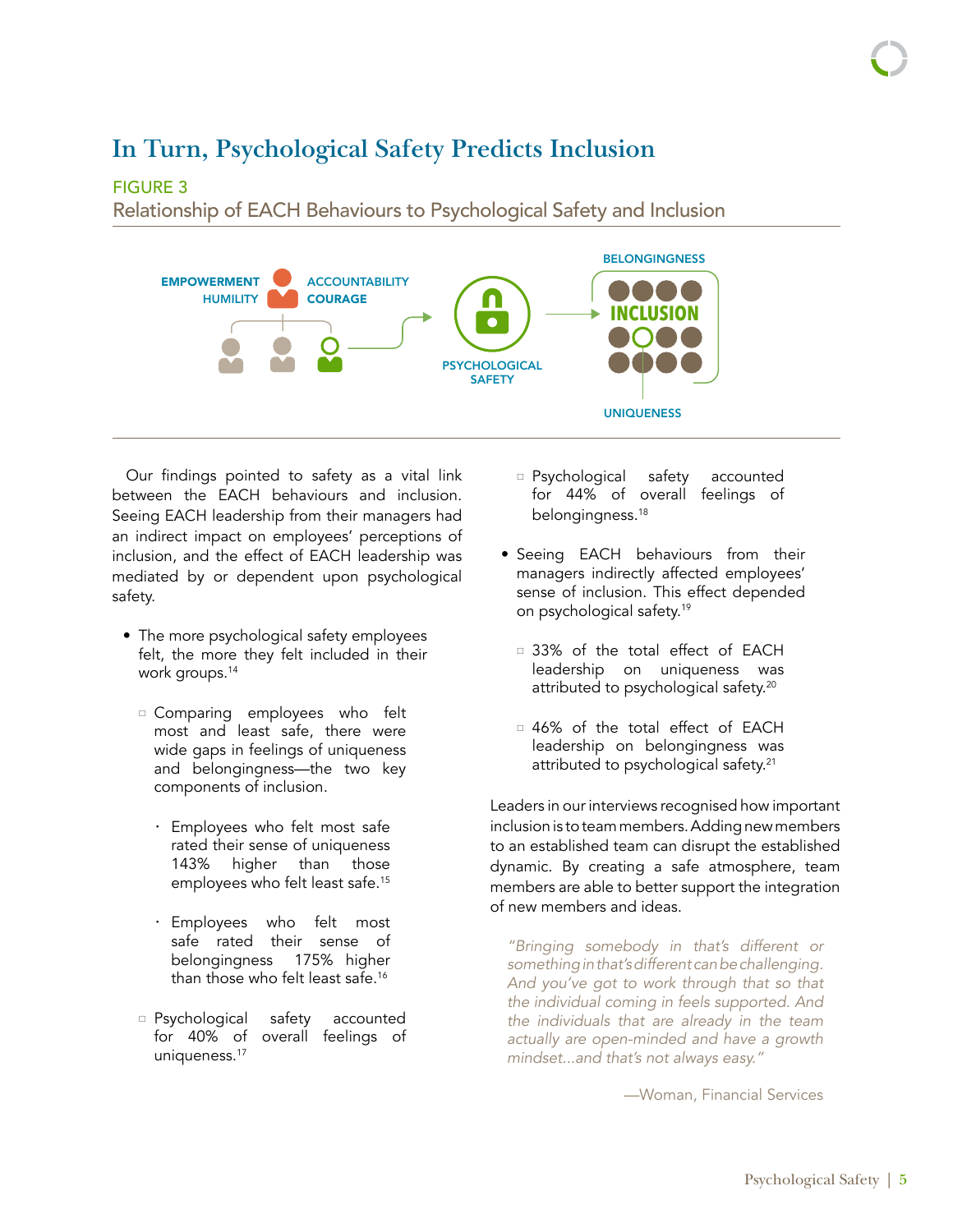### **Inclusion—Uniqueness, in Particular—Predicts Employee Innovation INCLUSION**

FIGURE 4

. . . . . .<br>Relationship of EACH Behaviours to Psychological Safety, Inclusion, and Innovation



We've shown that seeing EACH behaviours from their managers predicted employees' feelings of psychological safety. And those feelings of safety in turn predicted feelings of inclusion. Going one step further, we also found that the more employees reported feeling included, the more they also reported being more innovative at work—suggesting new ideas and approaches to problems, and identifying opportunities for new products or processes.

Notably, the aspect of inclusion that best predicted self-reported innovation was uniqueness. Feeling valued for one's distinct talents and perspectives had a direct effect on innovation. Inclusive leaders recognise the importance of valuing multiple aspects of their team members' uniqueness.

*"Everyone is different even though they have a cultural background....But I do believe that once you get to know the person and understand where they're coming from that you sort of see through a lot of those generalisations….There's a lot of points that are different between people. They really are individuals, and they do have differing needs."*

#### —Man, Telecommunications

Psychological safety had an *indirect* effect on innovation—a relationship that was dependent on feelings of uniqueness.

- The more employees felt unique, the more innovation they reported on the job.<sup>22</sup>
	- $\Box$  Employees who felt most unique rated their innovation 84% higher than those who felt least unique.<sup>23</sup>
- Feeling psychologically safe had an indirect effect on innovation—one that completely depended on an employees' sense of uniqueness.<sup>24</sup>
	- $\Box$  100% of the effect of psychological safety on innovation was attributed to uniqueness.<sup>25</sup>

#### Inclusive leaders understand that uniqueness has a real impact on diversity of thought and innovation.

*"Not treating everybody the same and recognizing that people have a different background, have a different way of viewing things, a different way of doing things. But embracing it and recognizing that as a strength and something that makes us unique, that gives us perhaps a different perspective, as I mentioned, but I guess a more innovative way to look at things rather than assuming that the way we're doing something now is right and there is no better way, and we're not open to it."*

—Man, Insurance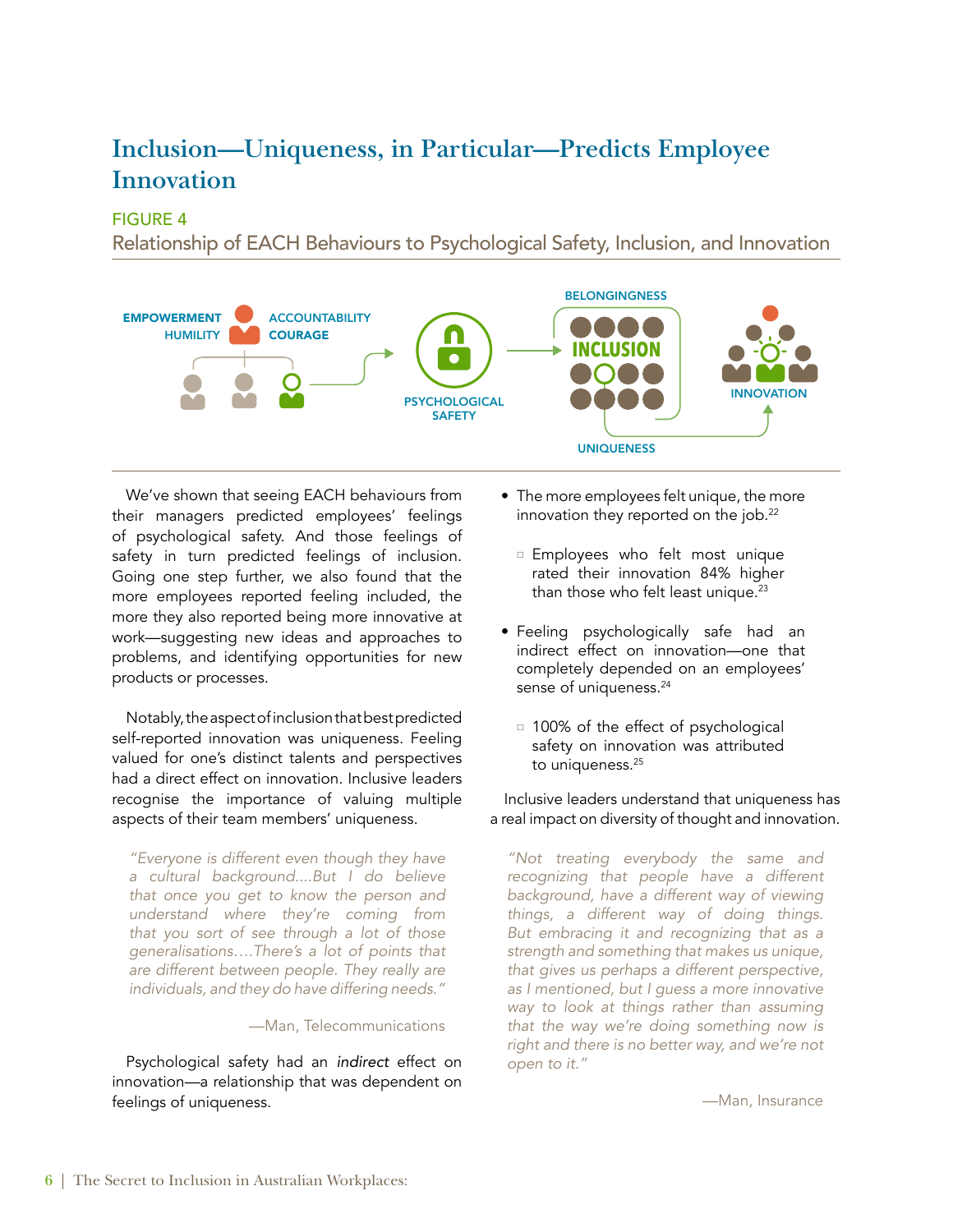## **By Making Employees Feel Safe, EACH Behaviours Can Foster Inclusion and Innovation**

Psychological safety is part of the critical pathway linking EACH leadership behaviours to key employee outcomes that can boost team performance, such as inclusion and creativity. Furthermore, our findings suggest that the positive effects of feeling safety are similar for women and men. Yet, as we explore next, women don't often feel as safe as men at work.

## **Gender and Psychological Safety**

In many workplaces, women are underrepresented in positions of power. In some industries, especially those involving STEM (Science, Technology, Engineering and Math) fields, they are significantly outnumbered.<sup>26</sup> In a previous Catalyst report, feeling different—or feeling like an "other"—based on characteristics that set you apart from your work group, had serious career consequences. Women who felt like an "other" based on one or more characteristics were less likely to be in positions of power and received fewer promotions.<sup>27</sup> In these contexts, women may be less likely to feel safety than their male counterparts. It is easy to see how experiencing otherness because of gender might make an employee feel inhibited in taking interpersonal risks.

• Men and women who felt like an "other" based on their gender reported feeling less psychological safety—even when taking into account their job function, perceived racial/ethnic distinctiveness, and perceived distinctiveness based on marital status.<sup>28</sup>

Yet among employees who saw EACH behaviours from managers equally, there were no differences in psychological safety—even among those who felt their gender set them apart from colleagues in their workgroups.<sup>29</sup>

EACH leadership behaviours may offer critical benefits to men and women in predominantly single-gendered workgroups and to women in fields traditionally dominated by men. Inclusive leaders make sure they recognise issues that are difficult to discuss, such as gender equality, and bring them to the forefront of their discussions with team members.

*"I'm making sure that I'm talking to people about the issues. And that is not just talking to my female staff….But it's also about developing my male staff to be the kind of leaders that we need in the future who are aware of those issues. I think it's a lot of work…. But it's really critical. And to be honest, I don't think that happens anywhere near enough."*

—Woman, Insurance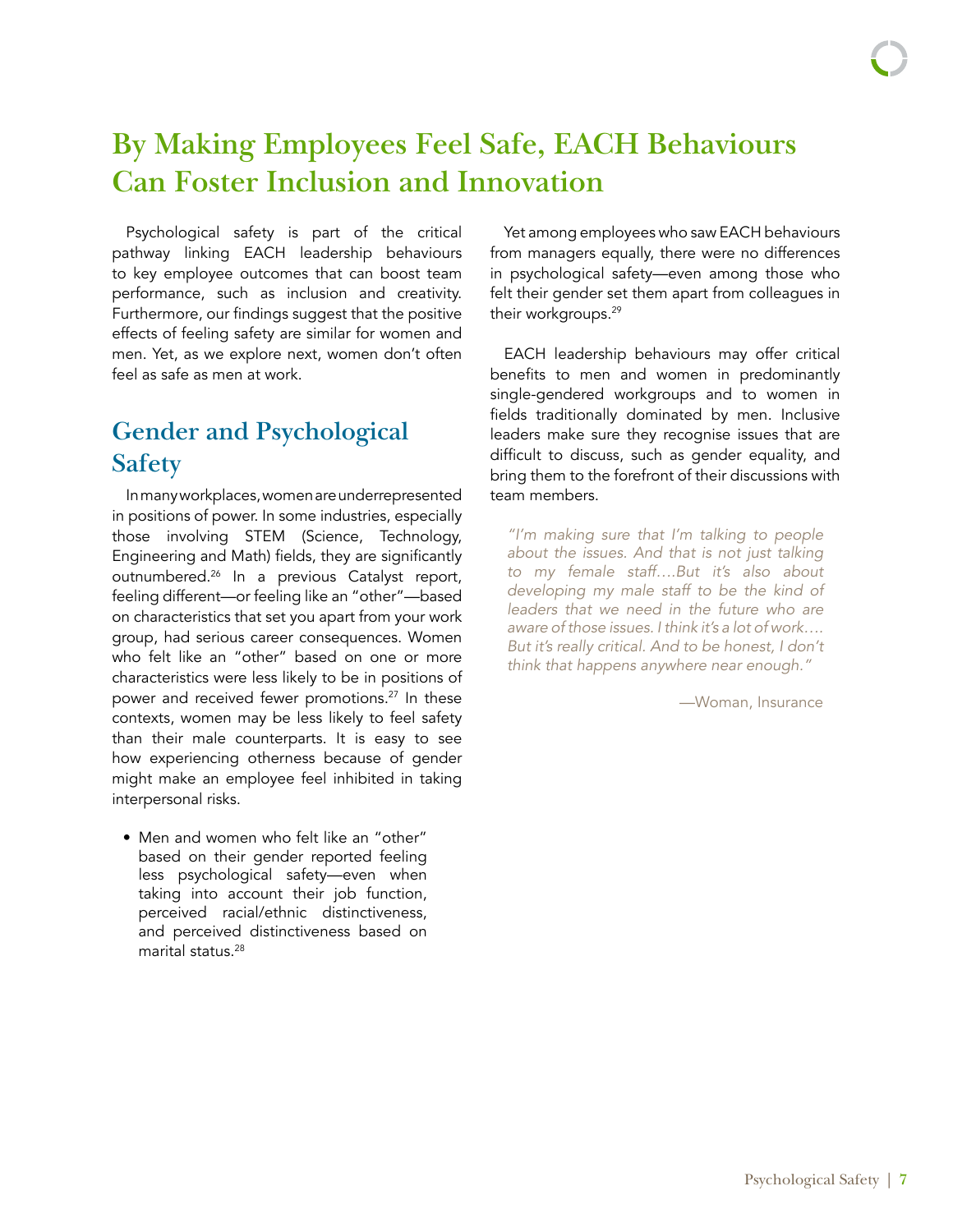## **EACH Behaviours in Practice—How Australian Leaders Build High-Performing Teams**

As noted earlier, we believe that EACH behaviours may be especially paramount to leadership effectiveness in Australia. Australia's culture—like that of many countries around the world—is full of contradictions.30 Australian leaders must manage these contradictions, and using EACH behaviours can be a powerful strategy for them.

While Australians place great value on egalitarianism, the society is highly stratified, and institutions and business structures are hierarchical.<sup>31</sup> And while on the one hand Australians emphasise high performance and achievement, on the other hand they hold "tall poppies"—individuals whose talents and achievements set them apart from the crowd—in contempt.<sup>32</sup>

In Australia, EACH–centred leadership appears well-suited to managing the kinds of paradoxes created by competing cultural demands. Rather than being leader-centric, the EACH philosophy is

1. Provide "Air Cover"-Leaders can't empower employees to solve problems and perform at their best unless they provide "air cover." Air cover is all about providing protection and support when employees encounter difficulty or challenges in their efforts to innovate and deliver results. Rather than standing by when a direct report's idea is shot down, the leader provides backing both in the open and behind closed doors, with peers and superiors—and does so even when it is not politically expedient. In interviews, several leaders said that providing "air cover" was critical to being an effective leader:

a follower-centric approach that elevates followers and encourages learning from their diverse perspectives. The EACH approach engenders a climate of safety where "everyone has each other's back." It's easy to see how this approach would play well to Australian egalitarian cultural norms, while also enabling individuals to avoid the pitfalls of the "tall poppy" syndrome.

*"Your ego has to be driven by taking joy in the success of other people and creating the context for them to actively engage and be successful."*

#### —Man, Financial Services

Our interviews with Australian leaders from a range of industries revealed some practical strategies leaders can use to enact EACH behaviours and foster the feelings of psychological safety so essential to building inclusive and innovative teams.

*"Because I think the best you can do for people is give them the air cover to learn and get experiential learning. But also to be accountable for outcomes."* 

—Man, Financial Services

*"The best thing I can do for you is to ask you some questions to guide you to a framework where you can work it all out yourself. And I want you to also experiment as much as you possibly can once you start feeling comfortable. And I want you to use this opportunity to get as many scars as you possibly can...Because I'm always going to give you the air cover to do it."*

—Man, Financial Services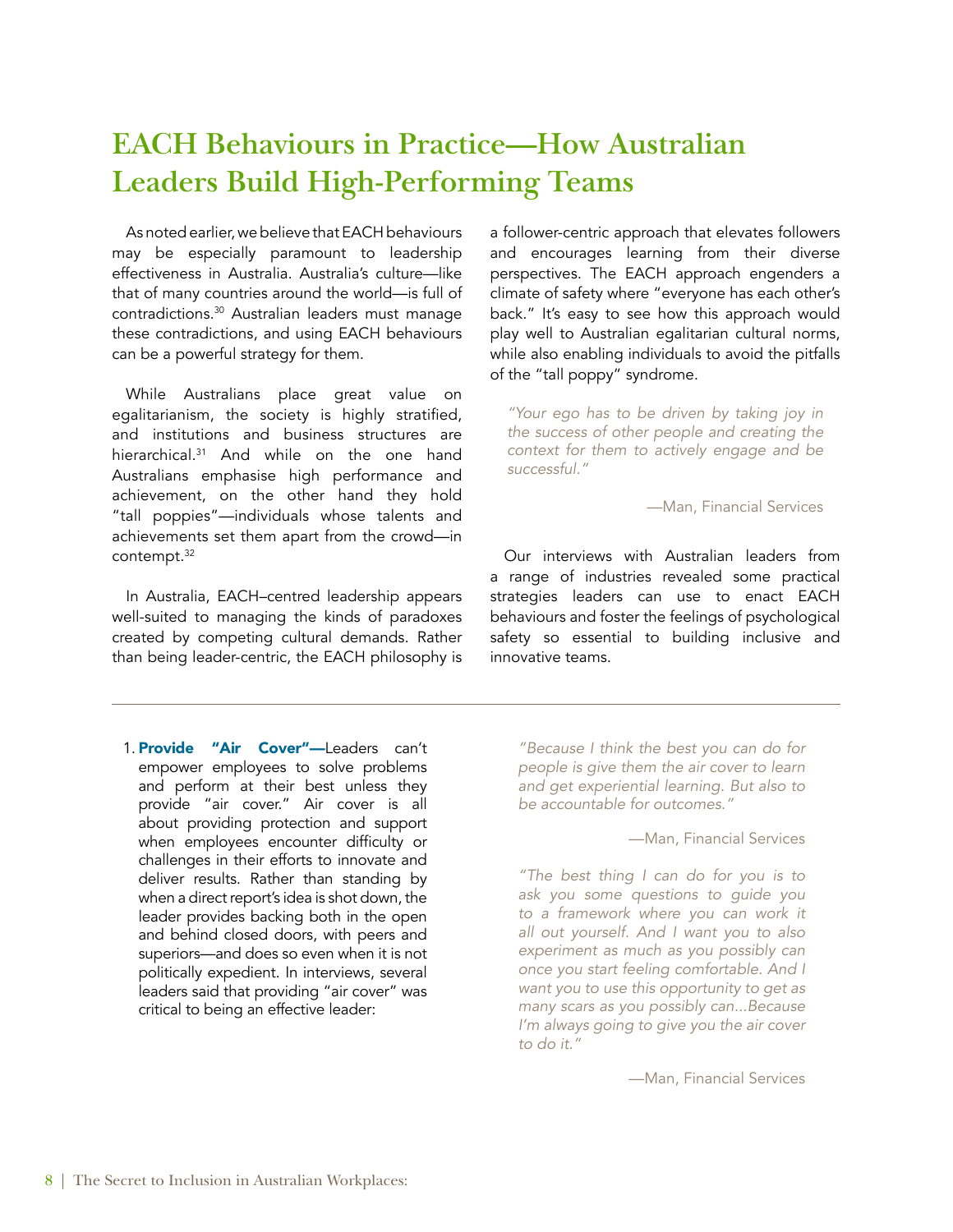2. Create a Coaching Culture-It's not enough for leaders to role model EACH behaviours; they must also help make the behaviours normative. One leader we interviewed established a practice of peer coaching, where every member of her leadership team, including herself, provided coaching to and received coaching from another team member on a regular basis. This practice helped embed acts of humility, such as owning up to and learning from mistakes and diverse perspectives; empowering others, by providing support and advice; and bringing accountability into the team culture. The practice of peer coaching established EACH leadership as an expectation to which all members of her team were held.

Inclusive leaders we interviewed found creative ways to implement a coaching culture among their teams. They take an interest in seeking feedback that ensures they are not only communicating effectively but are also implementing effective strategies for the team. They view feedback as an opportunity for professional growth for both team members and themselves.

*"I just recently did a program where my staff did a 360 for me. And that was really cool actually, because it made me see that with my direct reports I was pretty selfaware about how I was managing them."*

—Woman, Insurance

*"I meet with my teams weekly. I also do a weekly blog. So I write out and video out to my national team every week. And I get feedback through that channel as well. We also do engagement surveys so you get a sense of whether it's hitting the mark and whether people are actually buying in."*

—Woman, Financial Services

3. **Share Struggles**—One way for effective leaders to demonstrate courage and empower employees is by being transparent about struggles and adverse circumstances. Rather than avoiding or concealing problems, the best leaders enable employees to share in the responsibility and leadership needed to overcome adversity. They engage followers in reframing problems, as well as identifying individual and team strengths that can be leveraged to achieve positive outcomes.

*"Whenever we're faced with something that's adverse and challenging, we talk about reframing, we talk about.... things that we can control and…what we can do*  to positively influence an outcome, and *positively drive performance as opposed to focusing on all the things we can't control, and making excuses for performance."*

—Woman, Financial Services

4. Lead With Heart-Effective leaders aren't afraid to be vulnerable and make authentic connections with their followers. Several interviewees described instances of sharing feelings, beliefs, and personal stories, including devastating tragedies, to make meaningful connections with their direct reports. Many agreed that having the courage to lead with heart in business settings—where emotional expressions are often treated as taboo—paid off by opening the door for employees to do the same. By establishing closer connections with employees, leaders were better equipped to support and empower employees in the ways they needed most.

*"I'm a heart leader… it's different to what they've experienced before. So very much a philosophy of strength and vulnerability. Sharing of yourself and connecting to individuals to understand who they are and what they do. And then being able to lead them. I very much look to set a strategic direction that actually captures hearts and minds. But [it] is very much steeped in performance at the same time."*

—Woman, Financial Services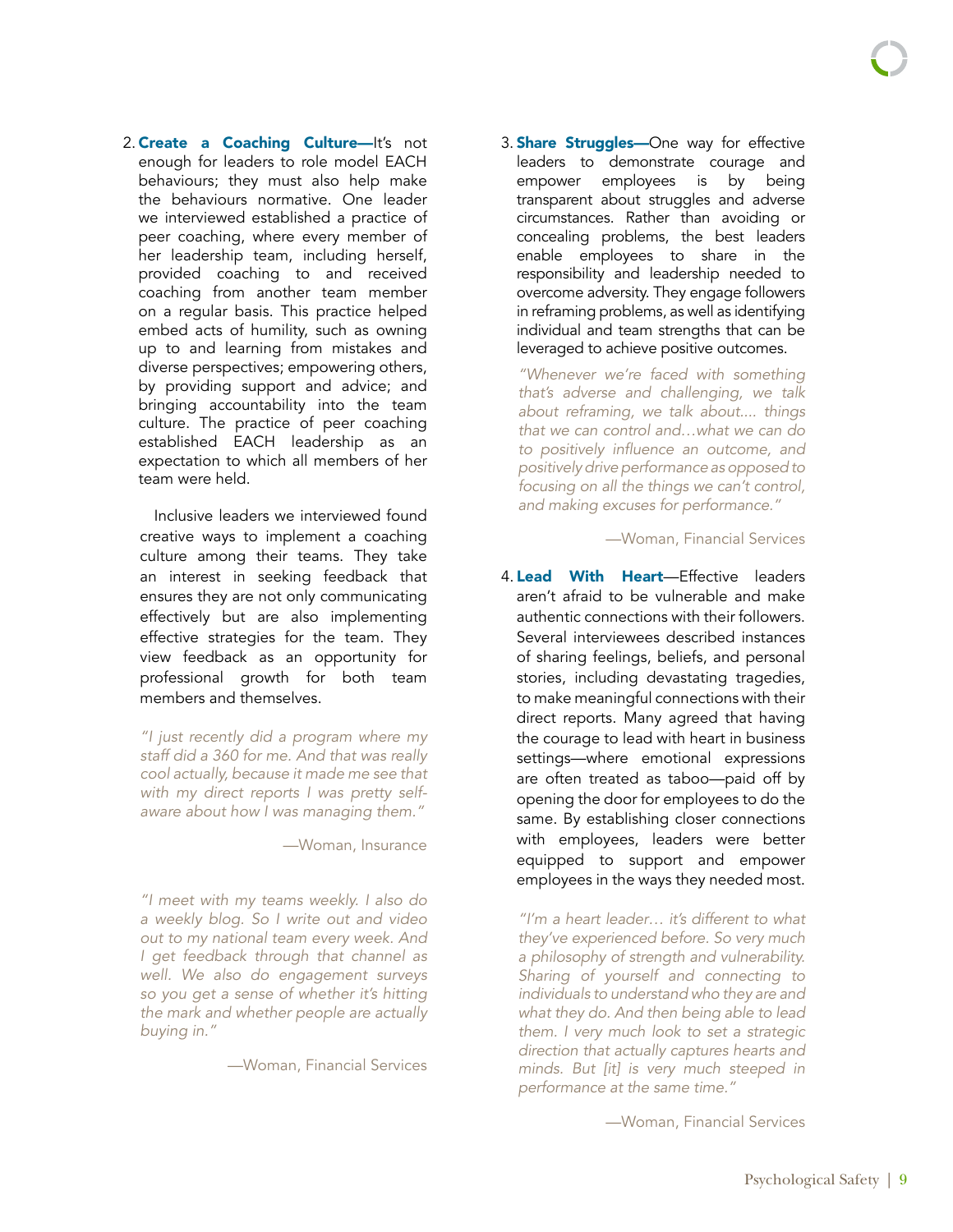Our findings suggest that EACH-centred leadership gets results. By creating a climate of psychological safety, EACH behaviours enable Australian leaders to create high-performing teams characterised by inclusion and innovation. Importantly, the EACH leadership approach may be especially critical to managing individuals in workgroups dominated by a single gender. Compared to those who do not experience "otherness," women and men who feel like an "other" reported less psychological safety inhibiting their sense of inclusion and limiting their ability to contribute. Perceiving EACH leadership from their managers removes these differences in feelings of safety.

Arguably, our findings are instructive to leaders outside of Australia too. Prior research conducted in North America suggests that leader behaviours such as being open are critical to making employees feel psychologically safe.33 We therefore suspect that the connections revealed here between EACH-centred leadership and psychological safety also apply in North American workplaces.

Our study adds to growing evidence that EACH behaviours can enable leaders around the world to rise to critical 21st-century business demands including increasing gender diversity and answering the growing need for adaptability and innovation.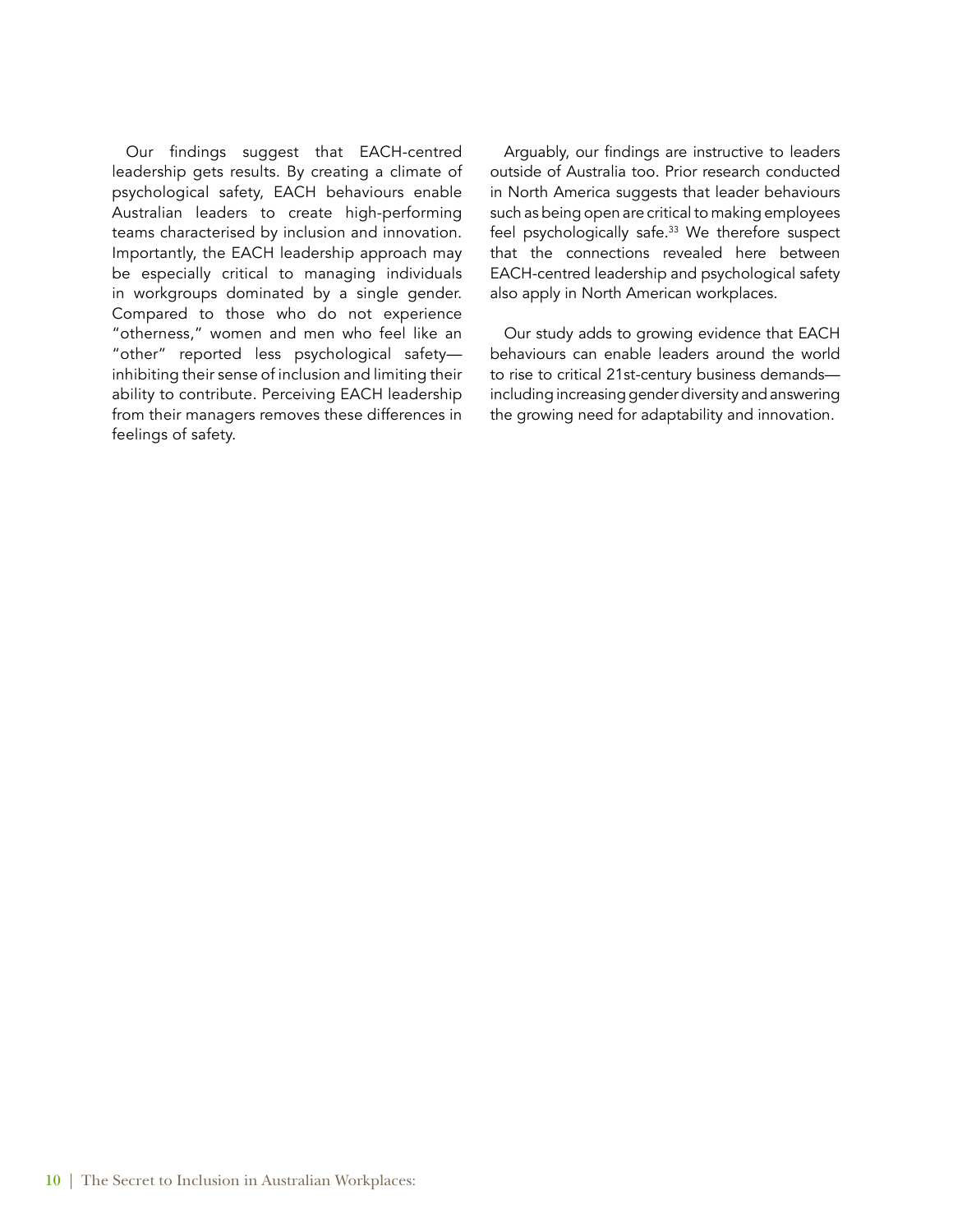## **Endnotes**

- 1. Catalyst, *[Why Diversity Matters](http://www.catalyst.org/knowledge/why-diversity-matters)* (2013)*.*
- 2. Jeanine Prime and Elizabeth R. Salib, *[Inclusive Leadership:](http://www.catalyst.org/knowledge/inclusive-leadership-view-six-countries)  [The View From Six Countries](http://www.catalyst.org/knowledge/inclusive-leadership-view-six-countries)* (Catalyst, 2014)*.*
- 3. Amy Edmondson, "Psychological Safety and Learning Behavior in Work Teams," *Administrative Sciences Quarterly*, vol. 44 (1999): p. 350-383.
- 4. Eleven interviewees were recruited by contacting HR and D&I professionals in Australia. HR professionals were asked to provide the names of individuals who fit our inclusion criteria. Inclusion criteria were the following: must lead teams known for their innovative and collaborative nature and must lead teams with at least one of the following characteristics: mixed-gender teams, or teams primarily consisting of individuals with a gender or ethnicity different from their manager. Leaders were also selected based on the following character traits: develops and promotes talent across gender lines, open about his or her limitations and weaknesses, not a self-promoter, speaks up even if his or her opinion is not popular, comfortable in difficult conversations with employees, learns from criticism, emphasises the importance of focusing on the good of the whole, creates transparency by giving others the information needed to do work well, encourages staff to come up with new ideas, and holds individuals accountable for the work they carry out.
- 5. Paul M. Muchinsky, *Psychology Applied to Work: An Introduction to Industrial and Organizational Psychology*, 8th ed. (Belmont, CA: Cengage Learning, 2006).
- 6. Muchinsky.
- 7. Linear regression analysis controlled for participant gender, rank within the company, line versus staff function, leader prototypicality, gender balance of the workgroup, leader-member exchange, and perceptions of feeling different based on race. The overall model was significant, F(8,245)=13.43, p<.001.
- 8. Perceiving EACH behaviours from a manager significantly predicted safety, B=.10, t(4.82), p<.001. Participant gender did not significantly predict safety, B=-.14, t(-1.57), p>.05.
- 9. Percentages were calculated by first identifying the formula for the slope of the regression line, then calculating the y-intercept at the minimum and maximum reported EACH score. The percentage change from minimum to maximum was calculated with the difference divided by the minimum.
- 10. Total attribution was calculated by multiplying the regression model R2 by 100. The model R2=.31.
- 11. Linear regression analysis included employee perceptions of a leader's empowerment, courage, accountability, and humility. The model controlled for participant gender, rank within the company, line versus staff function, leader prototypicality, gender balance of the workgroup, leader-member exchange, and perceptions of feeling different based on race. The overall model was significant, F(11,245)=9.97, p<.001.
- 12. Empowerment significantly predicted safety, B=.15, t(2.09), p<.05.
- 13. Courage significantly predicted safety, B=.13, t(2.94),  $p < 01$ .
- 14. Multivariate regression analysis included safety while controlling for participant gender and rank within the company.
- 15. Uniqueness significantly predicted safety, B=.70, t(12.29), p<.001.
- 16. Belongingness significantly predicted safety, B=.82, t(13.77), p<.001.
- 17. Uniqueness Model R2=.40.
- 18. Belongingness Model R2=.44.
- 19. Participant surveys were submitted to a path model where EACH behaviours predicted safety and inclusion (uniqueness and belongingness),  $X^2$  (8)=10.43, p>.05, RMSEA=.04, CFI=1.0, TLI=.99, SRMR=.02. Safety predicted inclusion. Examination of the indirect effects indicated a significant path from EACH through safety to uniqueness and belongingness; Uniqueness: β=.23, p<.001, Belongingness: β=.32, p<.001. Direct effects from EACH behaviours to uniqueness (β=.50, p<.001) and belongingness (β=.43, p<.001) remained significant, indicating a partial mediation of psychological safety.
- 20. Percentages were calculated by dividing the estimate of the indirect effect by the total effect of EACH behaviours to uniqueness. Total effects were significant, β=.70, p<.001.
- 21. Total effects of EACH behaviours to belongingness were significant, β=.70, p<.001.
- 22. Linear regression analyses included uniqueness and belongingness and controlled for participant gender, gender composition of the workgroup, and perceptions of difference based on race. The overall model was significant, F(5,245)=10.88, p<.001. Belongingness was a nonsignificant factor within the model,  $B = -.01$ , t( $-.08$ ),  $p > .05$ .
- 23. Uniqueness significantly predicted innovation, B=.46,  $t(4.76)$ , p<.001.
- 24. Participant surveys were submitted to a path model where psychological safety predicted inclusion (uniqueness and belongingness) and innovation. Inclusion predicted innovation. Examination of the indirect effects indicated a significant path from safety through uniqueness to innovation, β=.31, p=.001. The indirect effect of safety on innovation through belongingness was nonsignificant, β=-  $.02, p > .05.$
- 25. The total effect of safety on innovation was significant,  $β = .34$ ,  $p < .001$ .
- 26. Josh Healy, Kostas Mavromaras, and Rong Zhu, *The STEM Labour Market in Australia* (Australian Council of Learned Academies Report, (2013).
- 27. Jennifer Thorpe-Moscon and Alixandra Pollack, *[Feeling](http://www.catalyst.org/knowledge/feeling-different-being-other-us-workplaces)  [Different: Being the "Other" in US Workplaces](http://www.catalyst.org/knowledge/feeling-different-being-other-us-workplaces)* (Catalyst, 2014).
- 28. A linear regression analysis was conducted where a participant's job function, perceptions of difference based on gender, race, and marital status predicted psychological safety. The overall model was marginally significant, F(4,245)=2.06, p<.09.There was a significant main effect of a participant's feeling different based on gender, B=.06, p<.05. Perceptions of difference based on race, marital status, and job function were nonsignificant covariates, Race: B=-.04, p>.05, Marital Status: B=-.05, p>.05, and Job Function: B=.02, p>.05.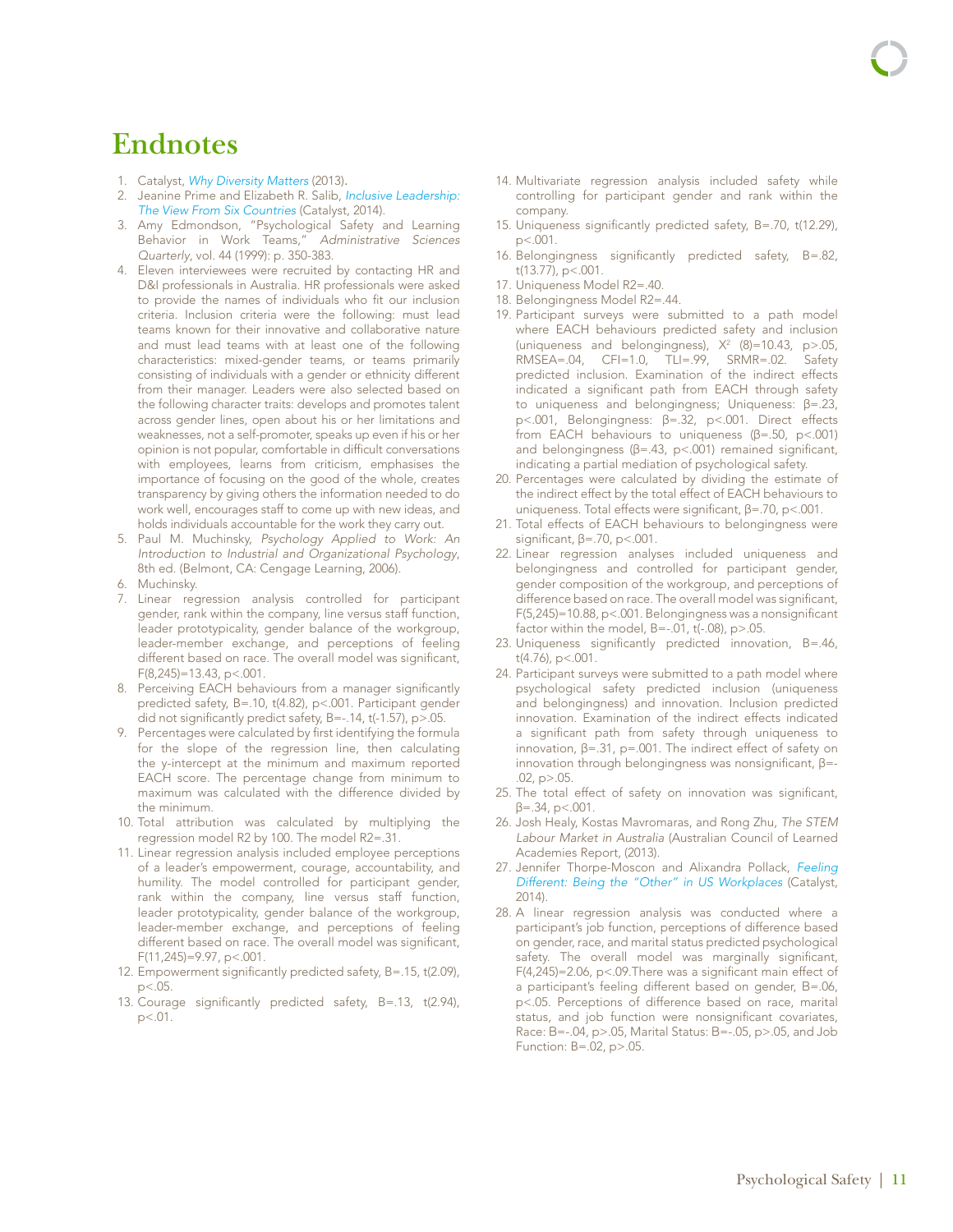- 29. A hierarchical linear regression analysis was conducted where a participant's job function, perceptions of difference based on gender, race, and marital status was entered into the first block. Employee perceptions of EACH behaviours from their managers were entered into the second block. The overall model for block two was significant,  $F(5,245)=17.73$ ,  $p<.001$ . As in the previous analysis, there was a significant main effect of a participant's feeling different based on gender in the first block, B=.06, p<.05. Perceptions of difference based on race, marital status, and job function were nonsignificant covariates, Race: B=-.04, p>.05, Marital Status: B=-.05, p>.05, and Job Function: B=.02, p>.05. When perceptions of EACH behaviours were added to the model, perceptions of difference based on gender was rendered nonsignificant, B=.03, p>.05. Perceptions of EACH behaviours were a significant predictor of psychological safety, B=.12, p<.001.
- 30. Neal M. Ashkanasy, "The Australian Enigma," in *Culture and Leadership Across the World: The GLOBE Book of In-Depth Studies of 25 Societies*, ed. Jagdeep S. Chhokar, Felix C. Brodbeck, and Robert J. House (Mahwah, NJ: Lawrence Erlbaum Associates, Publishers, 2007): p. 299-333.
- 31. Ashkanasy.
- 32. Ashkanasy.
- 33. Amy Edmondson, "Psychological Safety, Trust and Learning: A Group-Level Lens," *In Trust and Distrust in Organizations: Dilemmas and Approaches*, ed. Roderick Kramer and Karen Cook (New York: Russell Sage Foundation, 2004): p. 239-272.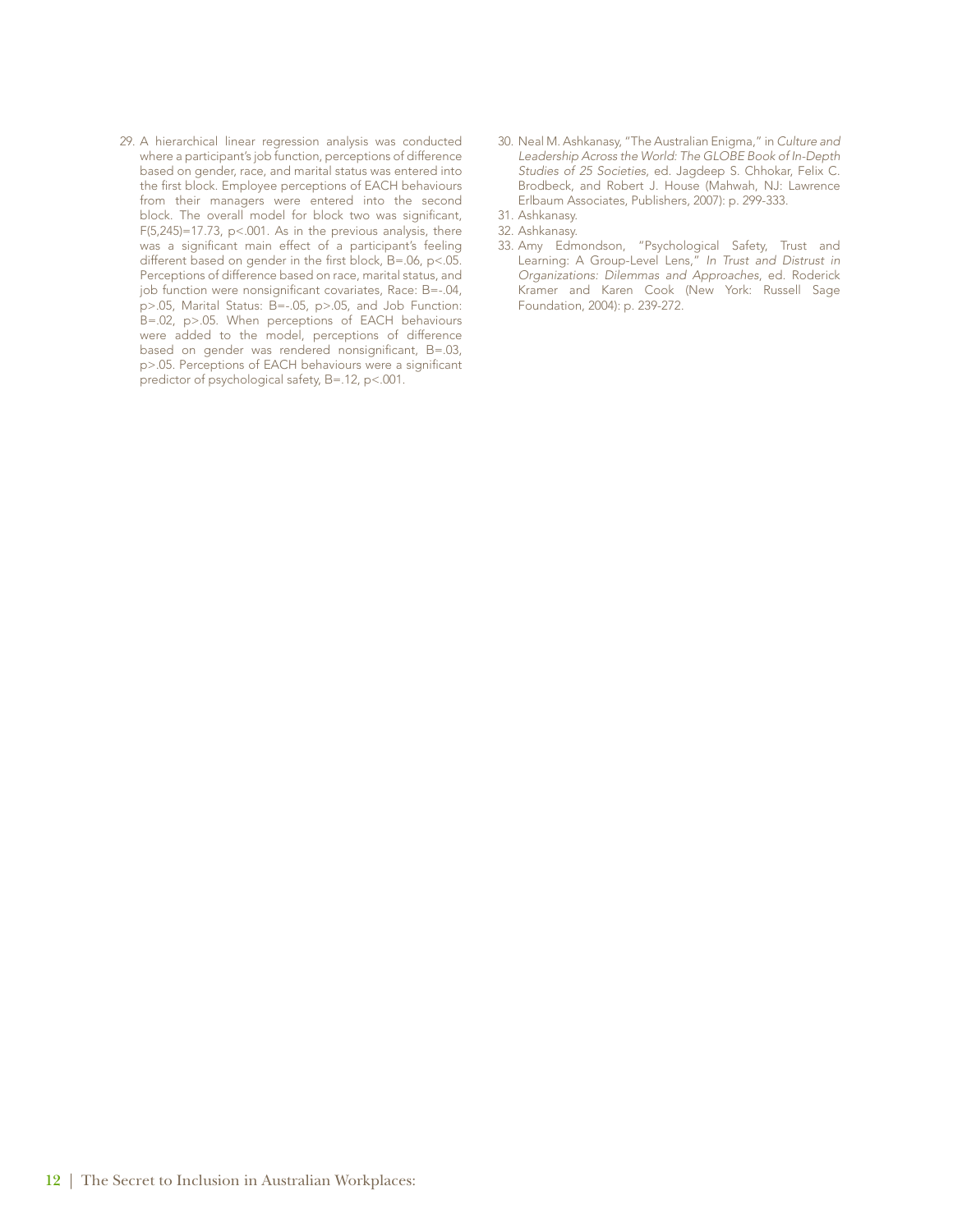## **Acknowledgments**

This report is the result of the ongoing teamwork and dedication of many individuals. Jeanine Prime, PhD, Senior Vice President & Center Leader, Catalyst Research Center for Advancing Leader Effectiveness, and Elizabeth Salib, PhD, Director, Research, conceptualised the study, conducted data analyses, and authored the report.

We wish to extend our thanks to the many Catalyst subject-matter experts and team members who contributed to this research and the production of this report.

Specifically, thanks goes to Dnika Travis, PhD, Vice President & Center Leader, Catalyst Research Center for Corporate Practice, Jennifer Thorpe-Moscon, PhD, Director, Panel Management, Research, and Aarti Shyamsunder, PhD, Director, Research, for providing invaluable feedback on various drafts of the report.

Finally, we extend our gratitude to the study participants, whose insights informed the research, and to Catalyst's Research Partners, whose support enables us to generate new ideas and approaches to advancing women in business.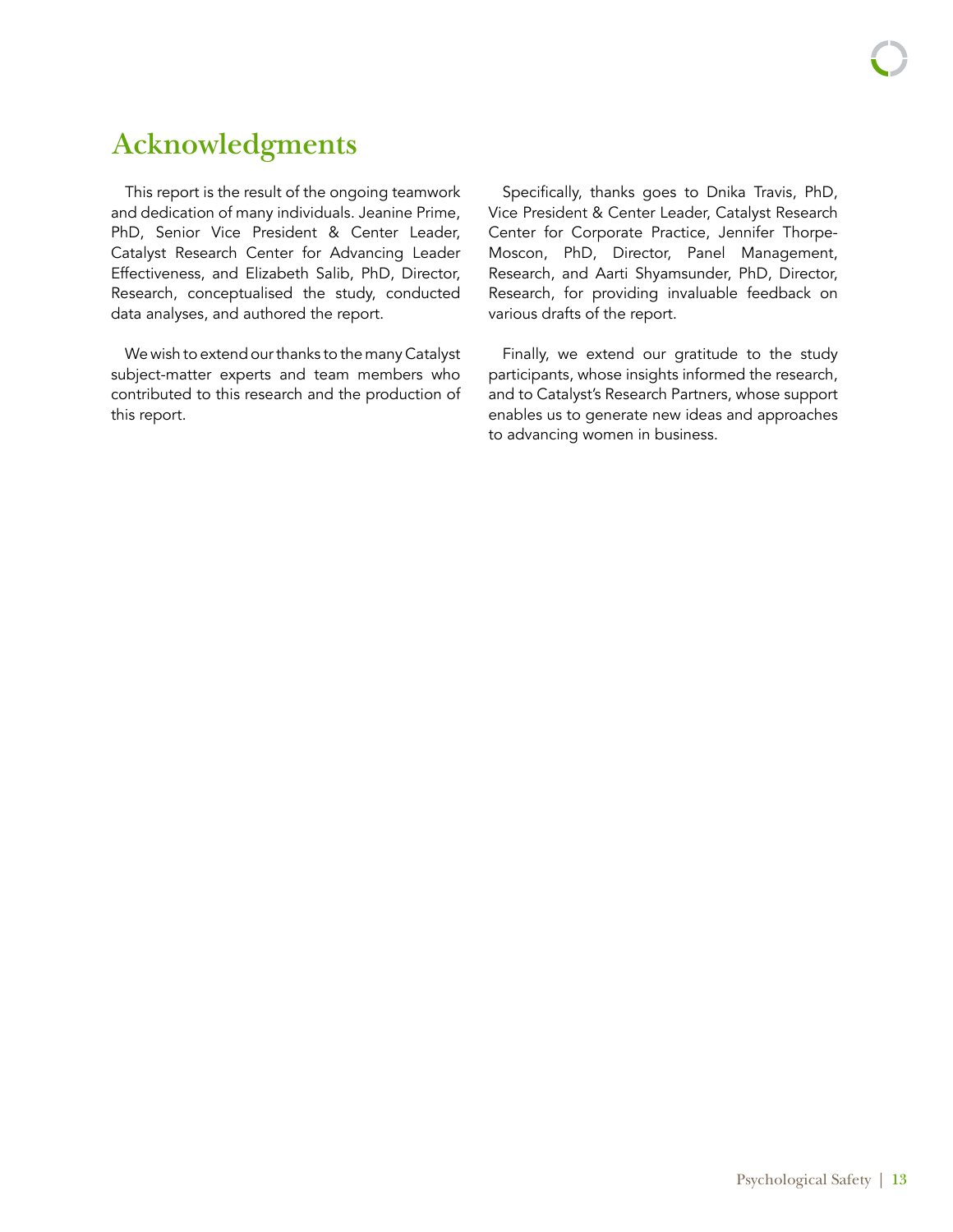## **Board of Directors**

#### **Chair**

Peter Voser Chairman ABB Ltd

#### **Secretary**

Maggie Wilderotter Executive Chairman Frontier Communications **Corporation** 

#### **Treasurer**

Thomas Falk Chairman & CEO Kimberly-Clark Corporation

Linda Addison Managing Partner Norton Rose Fulbright LLP

John Bryant Chairman, President & CEO Kellogg Company

Ursula M. Burns Chairman & CEO Xerox Corporation

Ian Cook Chairman, President & CEO Colgate-Palmolive Company

Mary B. Cranston, Esq. Retired Senior Partner Pillsbury Winthrop Shaw Pittman LLP

Michael S. Dell Chairman & CEO Dell Inc.

Jamie Dimon Chairman & CEO JPMorgan Chase & Co.

William A. Downe Chief Executive Officer BMO Financial Group

Eric J. Foss President & CEO Aramark

Deborah Gillis President & CEO Catalyst

Marillyn A. Hewson Chairman, President & CEO Lockheed Martin Corporation

Jacqueline Hinman Chairman & CEO CH2M HILL Companies Ltd Mary Beth Hogan, Esq. Co-Chair, Litigation Department Debevoise & Plimpton LLP

Muhtar Kent Chairman & CEO The Coca-Cola Company

Chanda Kochhar Managing Director & CEO ICICI Bank Ltd.

Ellen J. Kullman Chair & CEO DuPont

T.K. Kurien CEO & Executive Director Wipro

A.G. Lafley Chairman, President & CEO The Procter & Gamble Company

Michel Landel Group CEO Sodexo

Marc B. Lautenbach President & CEO Pitney Bowes Inc.

Gerald Lema Former Chairman and President, Japan Baxter International Inc.

Sheri S. McCoy Chief Executive Officer Avon Products, Inc.

Beth E. Mooney Chairman & CEO KeyCorp

Denise Morrison President & CEO Campbell Soup Company

Indra K. Nooyi Chairman & CEO PepsiCo, Inc.

Kendall J. Powell Chairman & CEO General Mills, Inc.

Stephen S. Rasmussen Chief Executive Officer Nationwide

Ian C. Read Chairman & CEO Pfizer Inc

Feike Sijbesma CEO & Chairman Managing Board Royal DSM

Stephanie A. Streeter Chief Executive Officer Libbey, Inc.

Christopher J. Swift Chairman & CEO The Hartford Financial Services Group, Inc.

Richard K. Templeton Chairman, President & CEO Texas Instruments Incorporated

John B. Veihmeyer Global Chairman KPMG LLP

Mark Weinberger Chairman & CEO EY

Thomas J. Wilson Chairman, President & CEO Allstate Insurance Company

#### **Historic List of**

#### **Board Chairs**

Thomas C. Mendenhall (1962–1976) President Smith College

Donald V. Seibert (1977–1980) Chairman of the Board J.C. Penney Company, Inc.

Lewis H. Young (1981–1984) Editor-in-Chief Business Week

Charles W. Parry (1985–1986) Chairman & CEO Aluminum Company of America

Richard E. Heckert (1987–1988) Chairman & CEO E.I. du Pont de Nemours & Company

Reuben Mark (1989–1990) Chairman & CEO Colgate-Palmolive Company

John H. Bryan (1991–1995) Chairman & CEO Sara Lee Corporation

J. Michael Cook (1996–1997) Chairman & CEO Deloitte & Touche LLP

John F. Smith, Jr. (1998–2001) Chairman & CEO General Motors Corporation

Thomas J. Engibous (2002–2005) Chairman, President & CEO Texas Instruments Incorporated

Charles O. Holliday, Jr. (2006–2008) Chairman & CEO DuPont

James S. Turley (2009–2013) Chairman & CEO Ernst & Young

#### **Honourary Directors**

Tony Comper Retired President & CEO BMO Financial Group

Michael J. Critelli Retired Chairman & CEO Pitney Bowes Inc.

Thomas J. Engibous Retired Chairman & CEO Texas Instruments Incorporated

Ann M. Fudge Retired Chairman & CEO Young & Rubicam Brands

Charles O. Holliday, Jr. Retired Chairman & CEO DuPont

Karen Katen Retired Vice Chairman Pfizer Inc

Ilene H. Lang Retired President & CEO **Catalyst** 

Reuben Mark Retired Chairman & CEO Colgate-Palmolive Company

Anne M. Mulcahy Retired Chairman & CEO Xerox Corporation

Barbara Paul Robinson, Esq. Retired Partner Debevoise & Plimpton LLP

James S. Turley Retired Chairman & CEO Ernst & Young

G. Richard Wagoner, Jr. Retired Chairman & CEO General Motors Corporation